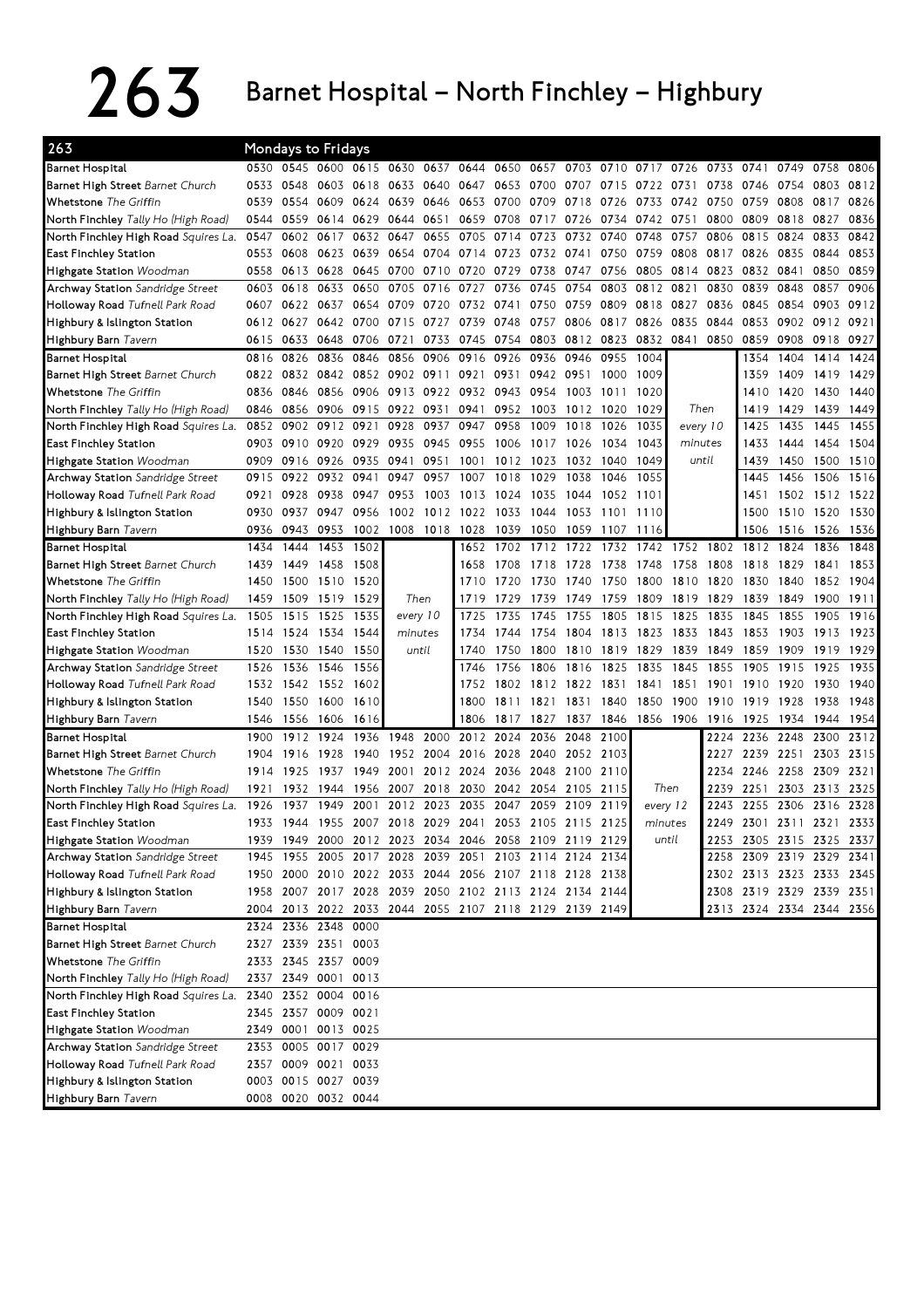| 263                                        |      |      | Saturdays (also Good Friday) |      |          |           |                                    |           |      |                |      |           |           |                                                   |           |      |       |      |
|--------------------------------------------|------|------|------------------------------|------|----------|-----------|------------------------------------|-----------|------|----------------|------|-----------|-----------|---------------------------------------------------|-----------|------|-------|------|
| Barnet Hospital                            | 0530 |      | 0550 0610 0630               |      |          |           | 0645 0700 0715 0730 0742 0754 0806 |           |      |                |      | 0818      | 0830      | 0839                                              | 0848      | 0857 | 0906  | 0915 |
| Barnet High Street Barnet Church           | 0533 | 0553 | 0613 0633                    |      | 0648     | 0703      | 0718                               | 0733      | 0745 | 0757           | 0810 | 0822      | 0834      | 0843                                              | 0852 0901 |      | 0910  | 0919 |
| Whetstone The Griffin                      | 0539 | 0559 | 0619 0639                    |      | 0654     | 0709      | 0724                               | 0739      | 0751 | 0804           | 0819 | 0831      | 0843      | 0852                                              | 0901      | 0910 | 0919  | 0928 |
| North Finchley <i>Tally Ho (High Road)</i> | 0544 | 0604 | 0624                         | 0644 | 0659     | 0714      | 0729                               | 0744      | 0756 | 0811           | 0826 | 0838      | 0850      | 0859                                              | 0908      | 0917 | 0926  | 0935 |
| North Finchley High Road Squires La.       | 0547 | 0607 | 0627                         | 0647 | 0702     | 0717      | 0733                               | 0749      | 0801 | 0816           | 0831 | 0843      | 0855      | 0904                                              | 0913      | 0922 | 0931  | 0940 |
| East Finchley Station                      | 0553 | 0613 | 0633                         | 0653 | 0708     | 0723      | 0739                               | 0755      | 0807 | 0822           | 0837 | 0849      | 0901      | 0910                                              | 0919      | 0929 | 0939  | 0948 |
| Highgate Station Woodman                   | 0558 | 0618 | 0638                         | 0658 | 0713     | 0728      | 0744                               | 0800      | 0812 | 0827           | 0842 | 0854      | 0906      | 0915                                              | 0924      | 0934 | 0944  | 0953 |
| Archway Station Sandridge Street           | 0603 | 0623 | 0643                         | 0703 | 0718     | 0733      | 0749                               | 0805      | 0817 | 0832           | 0847 | 0859      | 0911      | 0920                                              | 0929      | 0939 | 0949  | 0958 |
| Holloway Road Tufnell Park Road            | 0607 | 0627 | 0647                         | 0707 | 0722     | 0737      | 0754                               | 0810 0822 |      | 0837           | 0852 | 0904      | 0916      | 0927                                              | 0936      | 0946 | 0956  | 1005 |
| Highbury & Islington Station               | 0612 | 0632 | 0652 0712                    |      | 0727     | 0742      | 0800                               | 0816      | 0828 | 0843           | 0858 | 0910      | 0922      | 0934                                              | 0943      | 0953 | 1003  | 1013 |
| Highbury Barn Tavern                       | 0615 | 0635 | 0655                         | 0715 | 0730     | 0748      | 0805                               | 0821      | 0833 | 0848           | 0903 | 0916 0928 |           | 0940                                              | 0949      | 0959 | 1009  | 1019 |
| <b>Barnet Hospital</b>                     | 0924 | 0933 | 0942                         | 0951 | 1000     | 1010      | 1020                               | 1030      | 1040 | 1050           | 1100 |           |           | 1300                                              | 1310      | 1320 | 1330  | 1340 |
| Barnet High Street Barnet Church           | 0928 | 0937 | 0946                         | 0955 | 1005     | 1015      | 1025                               | 1035      | 1045 | 1055           | 1105 |           |           | 1305                                              | 1315      | 1325 | 1335  | 1345 |
| Whetstone The Griffin                      | 0937 | 0946 | 0955                         | 1005 | 1015     | 1025      | 1035                               | 1045      | 1055 | 1105           | 1116 |           |           | 1316                                              | 1326      | 1336 | 1346  | 1356 |
| <b>North Finchley</b> Tally Ho (High Road) | 0944 | 0954 | 1004                         | 1014 | 1024     | 1034      | 1044                               | 1054      | 1104 | 1114           | 1125 |           | Then      | 1325                                              | 1335      | 1345 | 1355  | 1405 |
| North Finchley High Road Squires La.       | 0949 | 0959 | 1009                         | 1019 | 1029     | 1039      | 1049                               | 1059      | 1110 | 1120           | 1131 | every 10  |           | 1331                                              | 1341      | 1351 | 1401  | 1411 |
| East Finchley Station                      | 0958 | 1008 | 1018                         | 1028 | 1038     | 1048      | 1058                               | 1108      | 1119 | 1129           | 1140 | minutes   |           | 1340                                              | 1350      | 1400 | 1410  | 1420 |
| <b>Highgate Station</b> Woodman            | 1003 | 1013 | 1023                         | 1033 | 1043     | 1053      | 1103                               | 1114      | 1125 | 1135           | 1146 |           | until     | 1346                                              | 1356      | 1405 | 1415  | 1425 |
| Archway Station Sandridge Street           | 1009 | 1019 | 1029                         | 1039 | 1049     | 1059      | 1110                               | 1121      | 1132 | 1142           | 1153 |           |           | 1353                                              | 1403      | 1411 | 1421  | 1431 |
| Holloway Road Tufnell Park Road            | 1015 | 1025 | 1035                         | 1045 | 1055     | 1105      | 1116                               | 1127      | 1138 | 1148           | 1159 |           |           | 1359                                              | 1409      | 1417 | 1427  | 1437 |
| Highbury & Islington Station               | 1023 | 1033 | 1043                         | 1053 | 1103     | 1113      | 1124                               | 1135      | 1146 | 1156           | 1207 |           |           | 1407                                              | 1418      | 1426 | 1436  | 1446 |
| Highbury Barn Tavern                       | 1029 | 1039 | 1049                         | 1059 | 1109     | 1119      | 1130                               | 1141      | 1152 | 1202           | 1213 |           |           | 1413                                              | 1424      | 1432 | 1442  | 1452 |
| <b>Barnet Hospital</b>                     | 1350 | 1400 |                              | 1700 | 1711     | 1722      | 1733                               | 1744      | 1755 | 1806           | 1817 | 1828      | 1839      | 1850                                              | 1900      | 1912 |       | 2012 |
| Barnet High Street Barnet Church           | 1355 | 1405 |                              | 1705 | 1716     | 1727      | 1738                               | 1749      | 1800 | 1810           | 1821 | 1832      | 1843      | 1854                                              | 1904      | 1915 |       | 2015 |
| Whetstone The Griffin                      | 1406 | 1415 |                              | 1715 | 1726     | 1737      | 1748                               | 1759      | 1809 | 1819           | 1830 | 1841      | 1852      | 1903                                              | 1913      | 1924 |       | 2024 |
| <b>North Finchley</b> Tally Ho (High Road) | 1415 | 1424 | Then                         | 1724 | 1735     | 1746      | 1757                               | 1807      | 1817 | 1827           | 1838 | 1849      | 1900      | 1911                                              | 1921      | 1930 | Then  | 2030 |
| North Finchley High Road Squires La.       | 1421 | 1430 | every                        | 1730 | 1741     | 1752      | 1802                               | 1812      | 1822 | 1832           | 1843 | 1854      | 1905      | 1915                                              | 1925      | 1935 | every | 2035 |
| East Finchley Station                      | 1430 | 1439 | 10                           | 1739 | 1750     | 1800      | 1810                               | 1820      | 1830 | 1840           | 1850 | 1900      | 1911      | 1921                                              | 1931      | 1941 | 12    | 2041 |
| <b>Highgate Station</b> Woodman            | 1435 | 1444 | mins.                        | 1744 | 1755     | 1805      | 1815                               | 1825      | 1835 | 1845           | 1855 | 1905      | 1916      | 1926                                              | 1936      | 1946 | mins. | 2046 |
| <b>Archway Station</b> Sandridge Street    | 1441 | 1450 | until                        | 1750 | 1801     | 1811      | 1821                               | 1831      | 1841 | 1851           | 1901 | 1911      | 1921      | 1931                                              | 1941      | 1951 | until | 2051 |
| Holloway Road Tufnell Park Road            | 1447 | 1456 |                              | 1756 | 1806     | 1816      | 1826                               | 1836      | 1846 | 1856           | 1906 | 1916      | 1926      | 1936                                              | 1946      | 1956 |       | 2056 |
| Highbury & Islington Station               | 1456 | 1505 |                              | 1805 | 1813     | 1823      | 1833                               | 1843      | 1853 | 1903           | 1913 | 1923      | 1933      | 1943                                              | 1953      | 2003 |       | 2103 |
| Highbury Barn Tavern                       | 1502 | 151  |                              | 1811 |          | 1818 1828 | 1838                               | 1848      | 1858 | 1908           | 1918 | 1928      | 1938      | 1948                                              | 1958      | 2008 |       | 2108 |
| Barnet Hospital                            | 2024 | 2036 | 2048                         | 2100 |          |           | 2212                               | 2224      | 2236 | 2248           | 2300 | 2312      | 2324      | 2336                                              | 2348      | 0000 |       |      |
| Barnet High Street Barnet Church           | 2027 | 2039 | 2051                         | 2103 |          |           | 2215                               | 2227      | 2239 | 2251           | 2303 | 2315      | 2327      | 2339                                              | 2351      | 0003 |       |      |
| Whetstone The Griffin                      | 2036 | 2048 | 2100 2110                    |      |          |           | 2222                               | 2234      | 2246 | 2258           | 2309 | 2321      | 2333      | 2345                                              | 2357 0009 |      |       |      |
| <b>North Finchley</b> Tally Ho (High Road) | 2042 | 2054 | 2106 2116                    |      | Then     |           | 2228                               | 2240      |      | 2252 2304      | 2314 | 2325      | 2337      | 2349                                              | 0001      | 0013 |       |      |
| North Finchley High Road Squires La.       | 2047 | 2059 | 2110                         | 2120 | every 12 |           | 2232                               | 2244      | 2256 | 2307           | 2317 | 2328      | 2340      | 2352                                              | 0004      | 0016 |       |      |
| East Finchley Station                      | 2053 | 2105 | 2116 2126                    |      | minutes  |           | 2238                               | 2250      | 2302 | 2312 2322 2333 |      |           | 2345      | 2357                                              | 0009      | 0021 |       |      |
| Highgate Station Woodman                   | 2058 | 2109 | 2120                         | 2130 | until    |           | 2242                               | 2254      | 2306 | 2316           | 2326 | 2337      | 2349      | 0001                                              | 0013 0025 |      |       |      |
| Archway Station Sandridge Street           | 2103 | 2114 | 2125                         | 2135 |          |           | 2247                               | 2259      | 2310 | 2320           | 2330 | 2341      | 2353      | 0005                                              | 0017      | 0029 |       |      |
| Holloway Road Tufnell Park Road            | 2108 | 2119 | 2130 2140                    |      |          |           | 2252                               | 2303      | 2314 | 2324           | 2334 |           | 2345 2357 | 0009                                              | 0021      | 0033 |       |      |
| Highbury & Islington Station               | 2114 | 2125 | 2136                         | 2146 |          |           | 2258                               | 2309      | 2320 | 2330           | 2340 | 2351      | 0003      | 0015                                              | 0027      | 0039 |       |      |
| Highbury Barn Tavern                       | 2119 |      | 2130 2141 2151               |      |          |           |                                    |           |      |                |      |           |           | 2303 2314 2325 2335 2345 2356 0008 0020 0032 0044 |           |      |       |      |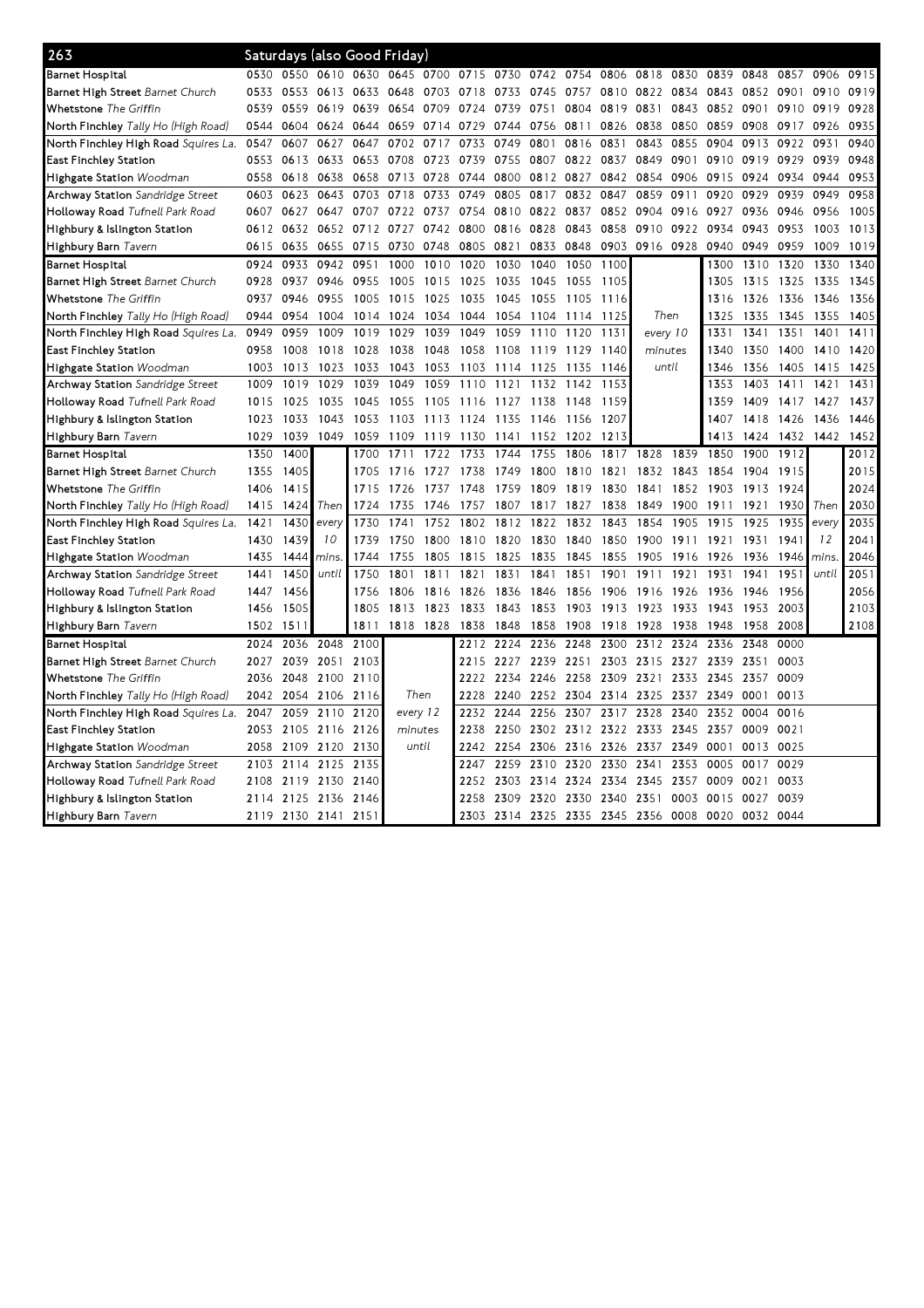| 263                                  |      |           |                |                |      | Sundays and other Public Holidays (except Christmas Day) |       |           |           |                     |                |                               |           |          |      |           |           |      |
|--------------------------------------|------|-----------|----------------|----------------|------|----------------------------------------------------------|-------|-----------|-----------|---------------------|----------------|-------------------------------|-----------|----------|------|-----------|-----------|------|
| <b>Barnet Hospital</b>               |      | 0557 0617 |                |                |      | 0637 0657 0717 0737 0757 0817                            |       |           | 0837      |                     |                | 0852 0907 0920                | 0932 0944 |          | 0956 | 1007 1020 |           | 1032 |
| Barnet High Street Barnet Church     | 0600 | 0620      | 0640 0700      |                | 0720 | 0740                                                     | 0800  | 0820 0840 |           | 0855                | 0910           | 0924                          | 0936      | 0948     | 1000 | 1011      | 1024      | 1036 |
| Whetstone The Griffin                | 0606 | 0626      |                | 0646 0707      | 0727 | 0747                                                     | 0807  | 0827 0847 |           |                     | 0902 0918      | 0934                          | 0946      | 0958     | 1010 | 1021      | 1034      | 1046 |
| North Finchley Tally Ho (High Road)  | 0610 | 0630      |                | 0650 0712      |      | 0732 0752                                                | 0812  |           | 0832 0852 | 0908                | 0924           | 0941                          | 0953      | 1005     | 1017 | 1028      | 1041      | 1053 |
| North Finchley High Road Squires La. | 0614 | 0634      | 0654           | 0716           | 0736 | 0756                                                     | 0816  | 0836      | 0856      | 0913                | 0929           | 0946                          | 0958      | 1010     | 1022 | 1033      | 1046      | 1058 |
| East Finchley Station                | 0619 | 0639      |                | 0659 0721      | 0741 | 0801                                                     | 0821  | 0841      | 0901      | 0920                | 0936           | 0953                          | 1005      | 1017     | 1029 | 1040      | 1053      | 1105 |
| Highgate Station Woodman             | 0623 | 0643      | 0703 0725      |                | 0745 | 0805 0825                                                |       | 0845 0906 |           | 0925                | 0941           | 0958                          | 1010      | 1022     | 1034 | 1045      | 1058      | 1110 |
| Archway Station Sandridge Street     | 0627 | 0647      | 0707           | 0729           | 0749 | 0809                                                     | 0829  | 0849      | 0910      | 0930                | 0946           | 1003                          | 1016      | 1028     | 1040 | 1051      | 1104      | 1116 |
| Holloway Road Tufnell Park Road      | 0630 | 0650      | 0710 0732      |                |      | 0752 0812 0832                                           |       |           | 0852 0913 | 0934                | 0951           | 1008                          | 1021      | 1033     | 1045 | 1056      | 1110      | 1122 |
| Highbury & Islington Station         | 0634 | 0654      |                | 0714 0736      | 0756 | 0816                                                     | 0836  | 0856 0917 |           | 0938                | 0957           | 1015                          | 1028      | 1040     | 1052 | 1103      | 1118      | 1130 |
| Highbury Barn Tavern                 | 0637 | 0657      | 0717           | 0739           | 0759 | 0819                                                     | 0839  | 0859 0920 |           | 0941                | 1001           | 1021                          | 1034      | 1046     | 1058 | 1109      | 1124      | 1136 |
| <b>Barnet Hospital</b>               | 1044 | 1056      | 1108           | 1120           | 1132 | 1144                                                     | 1156  |           |           | 1356                | 1408           | 1420                          | 1432      | 1444     | 1456 |           |           | 1656 |
| Barnet High Street Barnet Church     | 1048 | 1100      |                | 1112 1124      | 1136 | 1148                                                     | 1200  |           |           | 1400                | 1412           | 1424                          | 1436      | 1448     | 1500 |           |           | 1700 |
| Whetstone The Griffin                | 1058 | 1110      | 1122           | 1134           | 1146 | 1158                                                     | 1210  |           |           | 1410                | 1422           | 1434                          | 1446      | 1458     | 1509 |           |           | 1709 |
| North Finchley Tally Ho (High Road)  | 1105 | 1117      | 1129           | 1141           | 1153 | 1205                                                     | 1218  | Then      |           | 1418                | 1430           | 1442                          | 1454 1506 |          | 1516 |           | Then      | 1716 |
| North Finchley High Road Squires La. | 1110 | 1122      | 1134           | 1146           | 1158 | 1211                                                     | 1224  | every 12  |           | 1424                | 1436           | 1448                          | 1500      | 1511     | 1521 | every 12  |           | 1721 |
| East Finchley Station                | 1117 | 1129      | 1141           | 1153           | 1205 | 1218                                                     | 1231  | minutes   |           | 1431                | 1443           | 1455                          | 1507      | 1518     | 1528 | minutes   |           | 1728 |
| Highgate Station Woodman             | 1122 | 1134      | 1146           | 1158           | 1210 | 1223                                                     | -1236 | until     |           | 1436                | 1448           | 1500                          | 1512 1523 |          | 1533 |           | until     | 1733 |
| Archway Station Sandridge Street     | 1128 | 1140      |                | 1152 1204      | 1216 | 1229                                                     | 1242  |           |           | 1442                | 1454           | 1506                          | 1518      | 1529     | 1539 |           |           | 1739 |
| Holloway Road Tufnell Park Road      | 1134 | 1146      |                | 1158 1210      | 1222 | 1235                                                     | 1248  |           |           | 1448                | 1500           | 1511                          | 1523      | 1534     | 1544 |           |           | 1744 |
| Highbury & Islington Station         | 1142 | 1154      | 1206 1218      |                | 1230 | 1243                                                     | 1256  |           |           | 1456                |                | 1509 1520                     | 1532 1543 |          | 1553 |           |           | 1753 |
| Highbury Barn Tavern                 | 1148 | 1200      |                | 1212 1224      | 1236 | 1249                                                     | 1302  |           |           | 1502                | 1515           | 1526                          | 1538      | 1549     | 1559 |           |           | 1759 |
| <b>Barnet Hospital</b>               | 1708 | 1721      | 1734           | 1748           | 1800 |                                                          |       | 2012      | 2024      | 2036                | 2048           | 2100                          | 2112      |          |      | 2236      | 2248      | 2300 |
| Barnet High Street Barnet Church     | 1712 | 1725      | 1738 1752      |                | 1803 |                                                          |       | 2015 2027 |           | 2039                | 2051 2103      |                               | 2115      |          |      | 2239      | 2251      | 2303 |
| Whetstone The Griffin                | 1721 | 1734      | 1747           | 1801           | 1811 |                                                          |       | 2023      | 2035      | 2047                | 2059           | 2110                          | 2121      |          |      | 2245      | 2257      | 2309 |
| North Finchley Tally Ho (High Road)  | 1728 | 1741      | 1754           | 1806           | 1817 | Then                                                     |       | 2029      | 2041      | 2053                |                | 2105 2115 2126                |           | Then     |      | 2250      | 2302 2313 |      |
| North Finchley High Road Squires La. | 1733 | 1746      | 1758           | 1810           | 1821 | every 12                                                 |       | 2033      | 2045      | 2057                | 2109           | 2119                          | 2130      | every 12 |      | 2254      | 2305      | 2316 |
| <b>East Finchley Station</b>         | 1740 | 1753      | 1805           | 1816           | 1827 | minutes                                                  |       | 2039      | 2051      | 2103                | 2114           | 2124                          | 2135      | minutes  |      | 2259      | 2310      | 2321 |
| Highgate Station Woodman             | 1745 | 1758      | 1809           | 1820           | 1831 | until                                                    |       | 2043      | 2055      |                     | 2107 2118 2128 |                               | 2139      | until    |      | 2303      | 2314      | 2325 |
| Archway Station Sandridge Street     | 1751 | 1804      | 1814           | 1825           | 1836 |                                                          |       | 2048      | 2100      | 2111                |                | 2122 2132                     | 2143      |          |      | 2307      | 2318      | 2329 |
| Holloway Road Tufnell Park Road      | 1756 | 1809      |                | 1819 1830      | 1841 |                                                          |       | 2053      |           | 2104 2115 2126 2136 |                |                               | 2147      |          |      | 2311      | 2322      | 2333 |
| Highbury & Islington Station         | 1805 | 1815      | 1825 1836      |                | 1847 |                                                          |       | 2059      |           | 2110 2121 2132 2142 |                |                               | 2153      |          |      | 2317      | 2328      | 2339 |
| Highbury Barn Tavern                 | 1810 | 1820      | 1830           | 1841           | 1852 |                                                          |       |           |           |                     |                | 2104 2115 2126 2137 2147 2158 |           |          |      | 2322      | 2333 2344 |      |
| <b>Barnet Hospital</b>               | 2312 | 2324      | 2336           | 2348           | 0000 |                                                          |       |           |           |                     |                |                               |           |          |      |           |           |      |
| Barnet High Street Barnet Church     | 2315 |           | 2327 2339 2351 |                | 0003 |                                                          |       |           |           |                     |                |                               |           |          |      |           |           |      |
| Whetstone The Griffin                | 2321 | 2333      | 2345 2357      |                | 0009 |                                                          |       |           |           |                     |                |                               |           |          |      |           |           |      |
| North Finchley Tally Ho (High Road)  | 2325 | 2337      | 2349 0001      |                | 0013 |                                                          |       |           |           |                     |                |                               |           |          |      |           |           |      |
| North Finchley High Road Squires La. | 2328 | 2340      | 2352           | 0004           | 0016 |                                                          |       |           |           |                     |                |                               |           |          |      |           |           |      |
| <b>East Finchley Station</b>         | 2333 | 2345      | 2357 0009      |                | 0021 |                                                          |       |           |           |                     |                |                               |           |          |      |           |           |      |
| Highgate Station Woodman             | 2337 | 2349      | 0001           | 0013           | 0025 |                                                          |       |           |           |                     |                |                               |           |          |      |           |           |      |
| Archway Station Sandridge Street     | 2341 | 2353      | 0005           | 0017           | 0029 |                                                          |       |           |           |                     |                |                               |           |          |      |           |           |      |
| Holloway Road Tufnell Park Road      | 2345 | 2357      |                | 0009 0021      | 0033 |                                                          |       |           |           |                     |                |                               |           |          |      |           |           |      |
| Highbury & Islington Station         | 2351 | 0003      | 0015 0027      |                | 0039 |                                                          |       |           |           |                     |                |                               |           |          |      |           |           |      |
| Highbury Barn Tavern                 | 2356 | 0008      |                | 0020 0032 0044 |      |                                                          |       |           |           |                     |                |                               |           |          |      |           |           |      |

Operated by Metroline **Exercise 2.1.22 Constant** Metroline www.londonbusroutes.net 19.1.21 (4.11.17)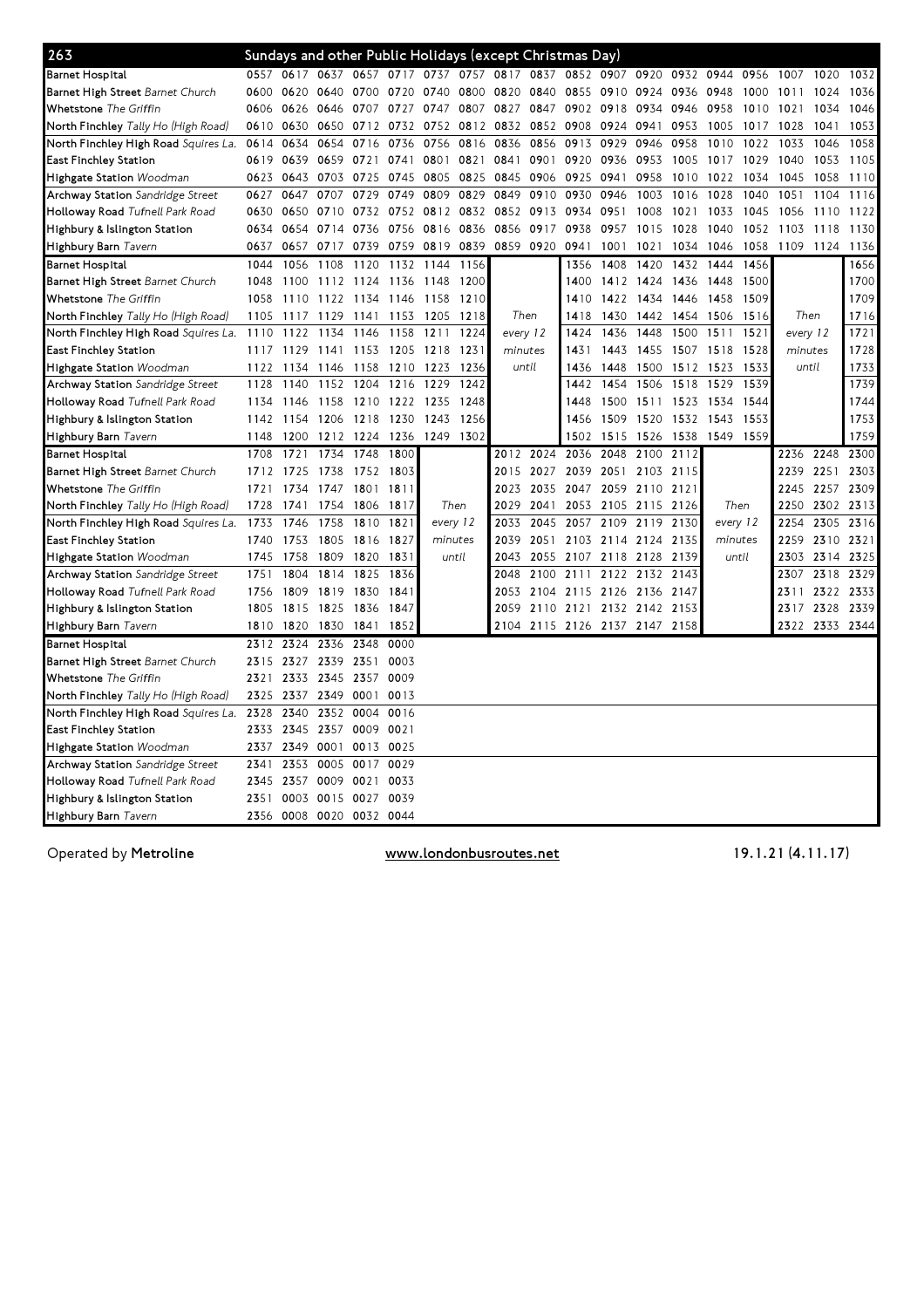## $263$  Highbury – North Finchley – Barnet Hospital

| 263                                                                               |      |      | <b>Mondays to Fridays</b> |                |           |          |      |                                              |        |                                                        |           |          |       |      |      |                                                                                           |      |      |
|-----------------------------------------------------------------------------------|------|------|---------------------------|----------------|-----------|----------|------|----------------------------------------------|--------|--------------------------------------------------------|-----------|----------|-------|------|------|-------------------------------------------------------------------------------------------|------|------|
| Highbury Barn Tavern                                                              | 0550 | 0605 | 0620                      |                | 0634 0642 | 0650     | 0658 | 0706                                         | 0714   | 0722                                                   | 0730      | 0740     | 0750  | 0800 | 0810 | 0820                                                                                      | 0830 | 0840 |
| Highbury & Islington Station                                                      | 0556 | 0611 | 0626                      | 0640           | 0648      | 0656     | 0704 | 0714                                         | 0722   | 0730                                                   | 0738      | 0748     | 0758  | 0808 | 0818 | 0828                                                                                      | 0838 | 0848 |
| Holloway Road Tufnell Park Road                                                   | 0603 | 0618 | 0633                      | 0647           | 0655      | 0703     | 0713 | 0723                                         | 0731   | 0739                                                   | 0749      | 0759     | 0809  | 0819 | 0829 | 0839                                                                                      | 0849 | 0859 |
| <b>Archway Station</b> Holloway Road                                              | 0607 | 0622 | 0637                      | 0651           | 0659      | 0709     | 0719 | 0729                                         | 0737   | 0746                                                   | 0756      | 0806     | 0816  | 0826 | 0836 | 0846                                                                                      | 0856 | 0906 |
| Highgate Station Woodman                                                          | 0612 | 0627 | 0642                      | 0656           | 0705      | 0715     | 0725 | 0735                                         | 0744   | 0753                                                   | 0803      | 0813     | 0823  | 0833 | 0843 | 0853                                                                                      | 0903 | 0912 |
| East Finchley Station                                                             | 0617 |      | 0632 0647                 | 0701           | 0711      | 0721     | 0731 | 0741                                         | 0750   | 0800                                                   | 0810 0820 |          | 0830  | 0840 | 0850 | 0900                                                                                      | 0909 | 0918 |
| North Finchley High Road Squires La.                                              | 0622 | 0637 | 0652                      | 0709           | 0719      | 0729     | 0739 | 0749                                         | 0759   | 0809                                                   | 0819      | 0829     | 0839  | 0849 | 0859 | 0910                                                                                      | 0919 | 0928 |
| North Finchley Tally Ho (Ballards La.)                                            | 0626 | 0641 | 0656                      | 0716           | 0726      | 0736     | 0746 | 0756                                         | 0806   | 0816                                                   | 0826      | 0836     | 0846  | 0856 | 0906 | 0917                                                                                      | 0926 | 0935 |
| <b>Whetstone</b> The Griffin                                                      | 0630 | 0648 | 0703                      | 0723           | 0733      | 0743     | 0753 | 0803                                         | 0815   | 0825                                                   | 0835      | 0845     | 0855  | 0905 | 0914 | 0925                                                                                      | 0934 | 0943 |
| Barnet High Street Barnet Church                                                  | 0637 | 0655 | 0712                      | 0732           | 0742      | 0752     | 0802 | 0814                                         | 0826   | 0836                                                   | 0846      | 0856     | 0906  | 0915 | 0924 | 0935                                                                                      | 0944 | 0953 |
| <b>Barnet Hospital</b>                                                            | 0640 | 0658 | 0716 0736                 |                | 0746      | 0756     | 0806 | 0818                                         | 0830   | 0840                                                   | 0850      | 0900     | 0910  | 0919 | 0928 | 0939                                                                                      | 0948 | 0957 |
| Highbury Barn Tavern                                                              | 0850 | 0900 |                           |                | 1100      | 1110     | 1120 | 1130                                         | 1140   | 1150                                                   | 1200      |          |       | 1350 | 1400 | 1410                                                                                      | 1420 | 1430 |
| Highbury & Islington Station                                                      | 0858 | 0906 |                           |                | 1106      | 1116     | 1126 | 1136                                         | 1146   | 1156                                                   | 1206      |          |       | 1356 | 1406 | 1416                                                                                      | 1426 | 1436 |
| Holloway Road Tufnell Park Road                                                   | 0909 | 0917 |                           |                | 1117      | 1127     | 1137 | 1147                                         | - 1157 | 1207 1218                                              |           |          |       | 1408 | 1418 | 1428                                                                                      | 1438 | 1448 |
| Archway Station Holloway Road                                                     | 0916 | 0924 | Then                      |                | 1124      | 1134     | 1144 | 1154                                         | 1204   | 1215                                                   | 1226      | Then     |       | 1416 | 1426 | 1436                                                                                      | 1446 | 1456 |
| Highgate Station Woodman                                                          | 0922 | 0930 | every 10                  |                | 1130      | 1140     | 1150 | 1200                                         | 1210   | 1221                                                   | 1232      | every 10 |       | 1422 | 1432 | 1442                                                                                      | 1452 | 1502 |
| East Finchley Station                                                             | 0928 | 0936 | minutes                   |                | 1136      | 1146     | 1156 | 1206                                         | 1216   | 1227                                                   | 1238      | minutes  |       | 1428 | 1438 | 1448                                                                                      | 1458 | 1508 |
| North Finchley High Road Squires La.                                              | 0938 | 0946 | until                     |                | 1146      | 1156     | 1206 | 1216                                         | 1226   | 1237                                                   | 1248      |          | until | 1438 | 1448 | 1458                                                                                      | 1508 | 1518 |
| North Finchley Tally Ho (Ballards La.)                                            | 0945 | 0953 |                           |                | 1153      | 1203     | 1213 | 1223                                         | 1233   | 1244                                                   | 1255      |          |       | 1445 | 1455 | 1505                                                                                      | 1515 | 1525 |
| Whetstone The Griffin                                                             | 0953 | 1001 |                           |                | 1201      | 1212     | 1222 | 1232 1242                                    |        | 1253                                                   | 1304      |          |       | 1454 | 1504 | 1515                                                                                      | 1525 | 1535 |
| Barnet High Street Barnet Church                                                  | 1003 | 1011 |                           |                | 1211      | 1222     |      | 1232 1242 1252                               |        | 1303                                                   | 1314      |          |       | 1504 | 1515 | 1526                                                                                      | 1536 | 1546 |
| <b>Barnet Hospital</b>                                                            | 1007 | 1015 |                           |                | 1215      | 1226     | 1236 | 1246                                         | 1256   | 1307                                                   | 1318      |          |       | 1508 | 1519 | 1530                                                                                      | 1540 | 1550 |
| Highbury Barn Tavern                                                              | 1440 | 1450 | 1500                      | 1505           | 1510      |          |      | 1620                                         | 1630   | 1640                                                   | 1650      | 1700     | 1710  | 1720 | 1730 | 1740                                                                                      | 1750 | 1800 |
| Highbury & Islington Station                                                      | 1446 | 1456 | 1506                      | 1511           | 1516      |          |      | 1626                                         | 1636   | 1646                                                   | 1656      | 1706     | 1716  | 1726 | 1736 | 1746                                                                                      | 1756 | 1806 |
| Holloway Road Tufnell Park Road                                                   | 1458 | 1508 | 1518                      | 1523           | 1528      |          |      | 1638                                         | 1648   | 1658                                                   | 1708      | 1718     | 1728  | 1738 | 1748 | 1758                                                                                      | 1808 | 1817 |
| Archway Station Holloway Road                                                     | 1506 | 1515 | 1525                      | 1530           | 1535      | Then     |      | 1645                                         | 1655   | 1705                                                   | 1715      | 1725     | 1735  | 1745 | 1755 | 1805                                                                                      | 1815 | 1824 |
| <b>Highgate Station Woodman</b>                                                   | 1513 | 1522 | 1532                      | 1537           | 1542      | every 10 |      | 1652                                         | 1702   | 1712                                                   | 1722      | 1732     | 1742  | 1752 | 1802 | 1812                                                                                      | 1822 | 1831 |
| <b>East Finchley Station</b>                                                      | 1520 | 1529 | 1539                      | 1544           | 1549      | minutes  |      | 1659                                         | 1709   | 1719                                                   | 1729      | 1739     | 1749  | 1759 | 1809 | 1819                                                                                      | 1829 | 1838 |
| North Finchley High Road Squires La.                                              | 1530 | 1540 | 1550                      | 1555           | 1600      | until    |      | 1710                                         | 1720   | 1730                                                   | 1740      | 1750     | 1800  | 1810 | 1820 | 1830                                                                                      | 1840 | 1849 |
| North Finchley Tally Ho (Ballards La.)                                            | 1537 | 1548 | 1558                      | 1603           | 1608      |          |      | 1718                                         | 1728   | 1738                                                   | 1748      | 1758     | 1807  | 1817 | 1827 | 1837                                                                                      | 1847 | 1856 |
| Whetstone The Griffin                                                             | 1547 | 1558 | 1608                      | 1613           | 1618      |          |      | 1728                                         | 1738   | 1748                                                   | 1758      | 1808     | 1815  | 1825 | 1835 | 1845                                                                                      | 1855 | 1904 |
| Barnet High Street Barnet Church                                                  | 1558 | 1609 | 1619                      | 1624           | 1629      |          |      | 1739                                         | 1748   | 1758                                                   | 1808      | 1818     | 1825  | 1835 | 1845 | 1855                                                                                      | 1905 | 1912 |
| Barnet Hospital                                                                   | 1602 | 1613 | 1623                      | 1628           | 1633      |          |      | 1743                                         | 1752   | 1802                                                   | 1812      | 1822     | 1829  | 1839 | 1849 | 1859                                                                                      | 1908 | 1915 |
| Highbury Barn Tavern                                                              | 1810 | 1820 | 1830                      | 1840           | 1850      | 1900     | 1910 | 1920                                         | 1930   | 1940                                                   | 1950      | 2001     | 2011  | 2021 | 2032 | 2044                                                                                      | 2056 | 2108 |
| Highbury & Islington Station                                                      | 1816 | 1826 | 1836                      | 1846           | 1856      | 1906     | 1916 | 1926                                         | 1936   | 1946                                                   | 1956      | 2006     | 2016  | 2026 | 2037 | 2049                                                                                      | 2101 | 2113 |
| Holloway Road Tufnell Park Road                                                   | 1827 | 1837 | 1847                      | 1857           | 1907      | 1916     | 1926 | 1936                                         | 1946   | 1956                                                   | 2006      | 2015     | 2025  | 2035 | 2046 | 2058                                                                                      | 2110 | 2122 |
| Archway Station Holloway Road                                                     | 1834 | 1844 | 1854                      | 1904           | 1913      | 1922     | 1932 | 1942                                         | 1952   | 2002                                                   | 2011      | 2020     | 2030  | 2040 | 2051 | 2103                                                                                      | 2115 | 2127 |
| Highgate Station Woodman                                                          | 1841 | 1851 | 1901                      | 1910           | 1919      | 1928     | 1938 | 1948                                         | 1958   | 2008                                                   | 2017      | 2026     | 2036  | 2046 | 2057 | 2109                                                                                      | 2121 | 2133 |
| <b>East Finchley Station</b>                                                      | 1848 | 1858 | 1907                      | 1916 1925 1934 |           |          |      | 1944 1954 2004                               |        |                                                        |           |          |       |      |      | 2014 2023 2032 2042 2052 2103 2115 2127 2139                                              |      |      |
| North Finchley High Road Squires La.                                              |      |      |                           |                |           |          |      |                                              |        |                                                        |           |          |       |      |      | 1859 1909 1917 1926 1935 1944 1954 2004 2012 2022 2031 2040 2050 2100 2111 2123 2135 2147 |      |      |
| North Finchley Tally Ho (Ballards La.)                                            | 1906 |      |                           |                |           |          |      |                                              |        |                                                        |           |          |       |      |      | 1915 1923 1932 1941 1950 2000 2009 2017 2027 2036 2045 2055 2105 2116 2128 2140 2152      |      |      |
| <b>Whetstone</b> The Griffin                                                      |      |      |                           |                |           |          |      |                                              |        | 1913 1922 1930 1939 1948 1957 2005 2014 2022 2032 2041 |           |          |       |      |      | 2050 2100 2110 2121 2133 2145 2157                                                        |      |      |
| Barnet High Street Barnet Church                                                  |      |      |                           |                |           |          |      |                                              |        |                                                        |           |          |       |      |      | 1921 1930 1938 1947 1956 2004 2012 2021 2029 2039 2048 2057 2107 2117 2128 2140 2152 2204 |      |      |
| Barnet Hospital                                                                   |      |      |                           |                |           |          |      |                                              |        |                                                        |           |          |       |      |      | 1924 1933 1941 1950 1959 2007 2015 2024 2032 2042 2051 2100 2110 2120 2131 2143 2155 2207 |      |      |
| Highbury Barn Tavern                                                              |      |      |                           |                |           |          |      | 2120 2132 2144 2156 2208 2220 2232 2244 2256 |        |                                                        |           | 0020     |       |      |      |                                                                                           |      |      |
| Highbury & Islington Station                                                      |      |      |                           |                |           |          |      | 2125 2137 2149 2201 2213 2225 2237 2249 2301 |        |                                                        |           | 0025     |       |      |      |                                                                                           |      |      |
| Holloway Road Tufnell Park Road                                                   |      |      |                           |                |           |          |      | 2134 2146 2158 2210 2222 2234 2246 2258 2308 |        |                                                        |           | 0032     |       |      |      |                                                                                           |      |      |
| Archway Station Holloway Road                                                     |      |      |                           |                |           |          |      | 2139 2151 2203 2215 2227 2239 2251 2303 2312 |        |                                                        | Then      | 0036     |       |      |      |                                                                                           |      |      |
| Highgate Station Woodman                                                          |      |      |                           |                |           |          |      | 2145 2157 2209 2221 2233 2245 2257 2308 2317 |        |                                                        | every 12  | 0041     |       |      |      |                                                                                           |      |      |
| East Finchley Station                                                             |      |      |                           |                |           |          |      | 2151 2203 2215 2227 2239 2251 2303 2313 2322 |        |                                                        | minutes   | 0046     |       |      |      |                                                                                           |      |      |
| North Finchley High Road Squires La. 2159 2211 2223 2235 2247 2259 2309 2319 2328 |      |      |                           |                |           |          |      |                                              |        |                                                        | until     | 0052     |       |      |      |                                                                                           |      |      |
| North Finchley Tally Ho (Ballards La.)                                            |      |      |                           |                |           |          |      | 2204 2216 2228 2240 2252 2304 2313 2323 2332 |        |                                                        |           | 0056     |       |      |      |                                                                                           |      |      |
| Whetstone The Griffin                                                             |      |      |                           |                |           |          |      | 2209 2221 2233 2245 2257 2309 2318 2328 2337 |        |                                                        |           | 0101     |       |      |      |                                                                                           |      |      |
| Barnet High Street Barnet Church                                                  |      |      |                           |                |           |          |      | 2216 2227 2239 2251 2303 2315 2324 2334 2343 |        |                                                        |           | 0107     |       |      |      |                                                                                           |      |      |
| Barnet Hospital                                                                   |      |      |                           |                |           |          |      | 2219 2230 2242 2254 2306 2318 2327 2337 2346 |        |                                                        |           | 0110     |       |      |      |                                                                                           |      |      |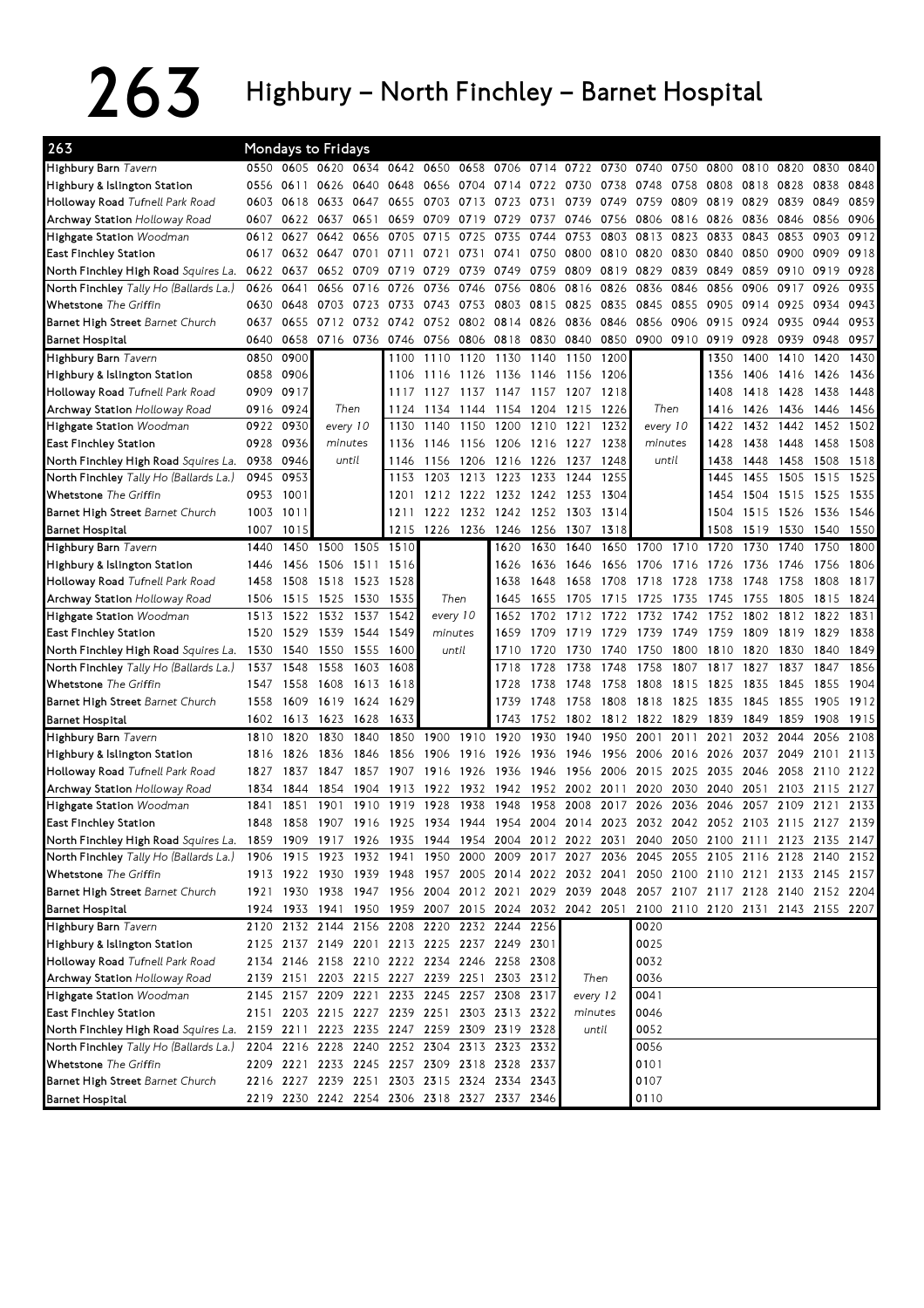| 263                                           | Saturdays (also Good Friday)<br>0610 0630 0650 0705 0720 0735 |      |                |                          |       |           |           |           |           |                |              |           |                          |      |           |           |       |      |
|-----------------------------------------------|---------------------------------------------------------------|------|----------------|--------------------------|-------|-----------|-----------|-----------|-----------|----------------|--------------|-----------|--------------------------|------|-----------|-----------|-------|------|
| Highbury Barn Tavern                          | 0550                                                          |      |                |                          |       |           |           | 0750      |           | 0802 0814 0826 |              | 0837      | 0846                     | 0855 | 0905      | 0915      | 0925  | 0934 |
| Highbury & Islington Station                  | 0556                                                          | 0616 | 0636           | 0656                     | 0711  | 0726      | 0741      |           | 0756 0808 | 0820           | 0832         | 0843      | 0852                     | 0901 | 0911      | 0921      | 0931  | 0940 |
| <b>Holloway Road</b> Tufnell Park Road        | 0603                                                          | 0623 |                | 0643 0703                | 0718  | 0733      | 0748      |           | 0803 0816 | 0828           | 0840         | 0851      | 0900                     | 0909 | 0919 0929 |           | 0939  | 0948 |
| Archway Station Holloway Road                 | 0607                                                          | 0627 | 0647           | 0707                     | 0722  | 0737      | 0752      | 0808      | 0821      | 0833           | 0845         | 0856      | 0906                     | 0915 | 0925      | 0935      | 0945  | 0954 |
| Highgate Station Woodman                      | 0612                                                          | 0632 | 0652           | 0712                     | 0727  | 0742      | 0757      |           | 0813 0826 | 0838           | 0850         | 0901      | 0911                     | 0921 | 0931      | 0941      | 0951  | 1000 |
| East Finchley Station                         | 0617                                                          | 0637 |                | 0657 0717                |       | 0732 0747 | 0802      | 0818      | 0831      | 0843           | 0855         | 0907      | 0917                     | 0927 | 0937      | 0947      | 0957  | 1006 |
| North Finchley High Road <i>Squires La.</i>   | 0622                                                          | 0642 | 0702           | 0723                     | 0738  | 0753      | 0810      | 0826      | 0839      | 0851           | 0903         | 0916      | 0926                     | 0936 | 0946      | 0956      | 1006  | 1016 |
| North Finchley <i>Tally Ho (Ballards La.)</i> | 0626                                                          | 0646 | 0707           | 0728                     | 0743  | 0758      | 0816      |           | 0832 0845 | 0857           | 0909         | 0922      | 0932                     | 0942 | 0952      | 1002      | 1012  | 1022 |
| Whetstone The Griffin                         | 0630                                                          | 0651 | 0712           | 0733                     | 0748  | 0803      | 0823      | 0839      | 0852      | 0904           | 0917         | 0930      | 0940                     | 0950 | 1000      | 1011      | 1021  | 1031 |
| Barnet High Street Barnet Church              | 0637                                                          | 0658 | 0719           | 0740                     | 0755  | 0811      | 0831      | 0847      | 0900      | 0913           | 0926         | 0939      | 0949                     | 0959 | 1010      | 1021      | 1031  | 1041 |
| Barnet Hospital                               | 0640                                                          | 0701 | 0722           | 0743 0758                |       | 0814      | 0834      | 0850      | 0903      | 0916           | 0929 0942    |           | 0952                     | 1002 | 1013 1024 |           | 1034  | 1044 |
| Highbury Barn Tavern                          | 0943                                                          | 0952 | 1000           |                          |       | 1120      | 1130      | 1140      | 1150      | 1200           |              |           | 1540                     | 1550 |           |           | 1650  | 1700 |
| Highbury & Islington Station                  | 0949                                                          | 0958 | 1006           |                          |       | 1126      | 1136      | 1146 1156 |           | 1206           |              |           | 1546                     | 1556 |           |           | 1656  | 1706 |
| Holloway Road Tufnell Park Road               | 0957                                                          | 1006 | 1016           |                          |       | 1136      | 1146      | 1156 1206 |           | 1217           |              |           | 1557                     | 1607 |           |           | 1707  | 1717 |
| Archway Station Holloway Road                 | 1003                                                          | 1012 | 1022           | Then                     |       | 1142      | 1152      |           | 1202 1213 | 1224           | Then         |           | 1604                     | 1614 | Then      |           | 1714  | 1724 |
| Highgate Station Woodman                      | 1010                                                          | 1019 | 1029           | every 10                 |       | 1149      | 1159      | 1209      | 1220      | 1231           | every 10     |           | 1611                     | 1621 | every 10  |           | 1721  | 1731 |
| East Finchley Station                         | 1016                                                          | 1025 | 1035           | minutes                  |       | 1155      | 1205      | 1216 1227 |           | 1238           | minutes      |           | 1618                     | 1628 | minutes   |           | 1728  | 1738 |
| North Finchley High Road <i>Squires La.</i>   | 1026                                                          | 1035 | 1045           |                          | until | 1205      | 1216      | 1227      | 1238      | 1249           | until        |           | 1629                     | 1639 | until     |           | 1739  | 1749 |
| North Finchley <i>Tally Ho (Ballards La.)</i> | 1032                                                          | 1042 | 1052           |                          |       | 1212      | 1223      | 1234      | 1245      | 1256           |              |           | 1636                     | 1646 |           |           | 1746  | 1756 |
| Whetstone The Griffin                         | 1041                                                          | 1051 | 1101           |                          |       | 1221      | 1232      | 1243 1254 |           | 1305           |              |           | 1645                     | 1655 |           |           | 1755  | 1805 |
| Barnet High Street Barnet Church              | 1051                                                          | 1101 | 1111           |                          |       | 1231      | 1242      |           | 1253 1304 | 1315           |              |           | 1655                     | 1704 |           |           | 1804  | 1813 |
| Barnet Hospital                               | 1054                                                          | 1104 | 1114           |                          |       |           | 1234 1245 | 1256 1307 |           | 1318           |              |           | 1658                     | 1707 |           |           | 1807  | 1816 |
| Highbury Barn Tavern                          | 1710                                                          | 1720 | 1730           | 1740                     | 1750  |           |           | 1920      | 1932      | 1944           | 1956         | 2008      | 2020                     | 2032 | 2044      | 2056      |       | 2208 |
| Highbury & Islington Station                  | 1716                                                          | 1726 | 1736           | 1746                     | 1755  |           |           | 1925      | 1937      | 1949           | 2001         | 2013      | 2025                     | 2037 | 2049      | 2101      |       | 2213 |
| Holloway Road Tufnell Park Road               | 1727                                                          | 1737 | 1747 1757      |                          | 1804  |           |           | 1934      | 1946      | 1957           | 2009         | 2021      | 2033                     | 2045 | 2057 2110 |           |       | 2222 |
| Archway Station Holloway Road                 | 1734                                                          | 1744 |                | 1754 1803                | 1810  | Then      |           | 1940      | 1952      | 2002           | 2014         | 2026      | 2038                     | 2050 |           | 2102 2115 | Then  | 2227 |
| Highgate Station Woodman                      | 1741                                                          | 1751 | 1801           | 1809                     | 1816  | every 10  |           | 1946      | 1958      | 2007           | 2019<br>2031 |           | 2043                     | 2055 | 2107      | 2120      | every | 2232 |
| East Finchley Station                         | 1748                                                          | 1758 |                | 1807 1815                | 1822  | minutes   |           | 1952      | 2004      | 2013           | 2025         | 2037      | 2049                     | 2101 | 2113 2125 |           | 12    | 2237 |
| North Finchley High Road Squires La.          | 1759                                                          | 1809 |                | 1816 1824                | 1831  | until     |           | 2001      |           | 2012 2021      | 2033         | 2045      | 2057                     | 2109 | 2121      | 2133 mins |       | 2245 |
| North Finchley <i>Tally Ho (Ballards La.)</i> | 1805                                                          | 1815 |                | 1822 1830                | 1837  |           |           | 2007      | 2018      | 2027           | 2039         | 2051      | 2103                     | 2114 | 2126      | 2138      | until | 2250 |
| Whetstone The Griffin                         | 1812                                                          |      | 1822 1829 1837 |                          | 1844  |           |           | 2014      | 2024      | 2033           | 2045         | 2057      | 2108                     | 2119 | 2131      | 2143      |       | 2255 |
| Barnet High Street Barnet Church              | 1820                                                          | 1830 | 1837           | 1845                     | 1852  |           |           | 2022      | 2032      | 2040           |              | 2052 2104 | 2115                     | 2126 | 2138      | 2150      |       | 2302 |
| <b>Barnet Hospital</b>                        | 1823                                                          | 1833 | 1840           | 1848                     | 1855  |           |           | 2025      | 2035      |                |              |           | 2043 2055 2107 2118 2129 |      | 2141      | 2153      |       | 2305 |
| Highbury Barn Tavern                          | 2220                                                          | 2232 | 2244           | 2256                     | 2308  |           |           | 0020      |           |                |              |           |                          |      |           |           |       |      |
| Highbury & Islington Station                  | 2225                                                          | 2237 | 2249 2301      |                          | 2313  |           |           | 0025      |           |                |              |           |                          |      |           |           |       |      |
| Holloway Road Tufnell Park Road               | 2234                                                          | 2246 | 2258 2308      |                          | 2320  |           |           | 0032      |           |                |              |           |                          |      |           |           |       |      |
| Archway Station Holloway Road                 | 2239                                                          | 2251 |                | 2303 2313                | 2324  | Then      |           | 0036      |           |                |              |           |                          |      |           |           |       |      |
| <b>Highgate Station</b> Woodman               | 2244                                                          | 2256 |                | 2308 2318                | 2329  | every 12  |           | 0041      |           |                |              |           |                          |      |           |           |       |      |
| East Finchley Station                         | 2249                                                          |      | 2301 2313 2323 |                          | 2334  | minutes   |           | 0046      |           |                |              |           |                          |      |           |           |       |      |
| North Finchley High Road Squires La.          | 2257                                                          | 2308 | 2319 2329      |                          | 2340  | until     |           | 0052      |           |                |              |           |                          |      |           |           |       |      |
| North Finchley Tally Ho (Ballards La.)        | 2302                                                          | 2312 |                | 2323 2333                | 2344  |           |           | 0056      |           |                |              |           |                          |      |           |           |       |      |
| Whetstone The Griffin                         | 2307                                                          |      | 2317 2328 2338 |                          | 2349  |           |           | 0101      |           |                |              |           |                          |      |           |           |       |      |
| Barnet High Street Barnet Church              | 2313                                                          | 2323 | 2334 2344      |                          | 2355  |           |           | 0107      |           |                |              |           |                          |      |           |           |       |      |
| <b>Barnet Hospital</b>                        |                                                               |      |                | 2316 2326 2337 2347 2358 |       |           |           | 0110      |           |                |              |           |                          |      |           |           |       |      |